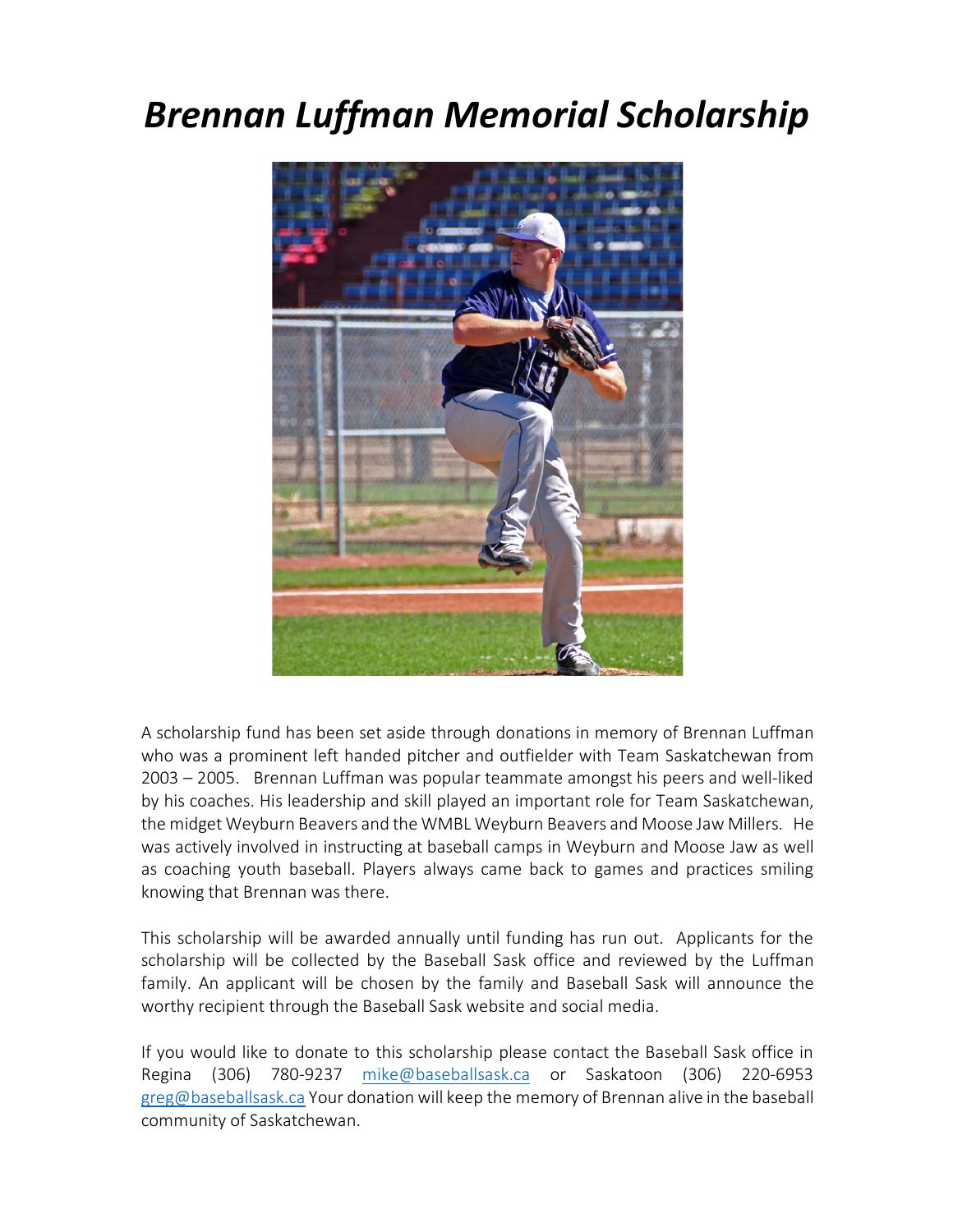## Criteria for Scholarship

A Baseball Sask athlete that would like to apply for this scholarship must possess the following:

- A leader in their school, community and baseball team
- Shows examples of volunteerism in school and community
- Exhibits great skill, determination, dedication and spirit within the team atmosphere
- Demonstrates a willingness to enhance their baseball opportunity by attending a college baseball program or academy program.
- Demonstrates a positive attitude in athletics and in school environment
- Must be a registered midget baseball player in Saskatchewan who is in their  $12<sup>th</sup>$ grade year and attending a Saskatchewan High School.

## Application Process

Prospective applicants must complete the following to be considered for the annual scholarship:

- Fill out application form requiring contact information
- Write a one page document outlining baseball accomplishments, achievements in high school, and volunteer service in community.
- A letter of recommendation from a baseball coach or teacher outlining why this individual would be a worthy recipient.
- Be willing (if possible) to attend an event organized by Baseball Sask to receive the scholarship award.
- Be able to submit digital picture for mention on Baseball Sask website and through social media.